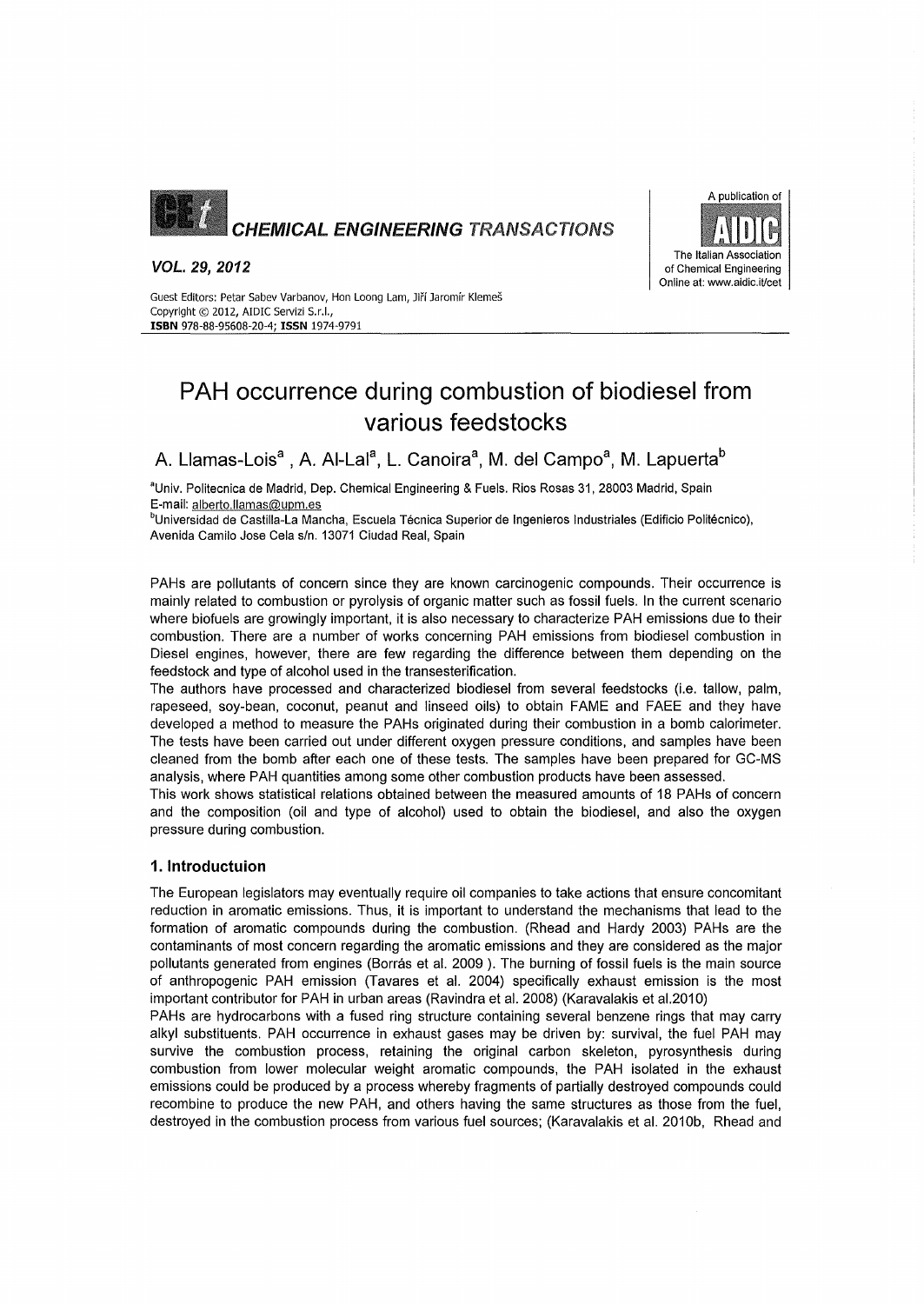Hardy 2003); pyrolysis of unburned fuel, and from unburned lubricating oil unburned and burnt fuel were shown to accumulate in motor oil, raising the amount of PAHs from undetectable in fresh oil to substantial amounts in used oil (e.g., 190  $\mu$ g g-1 Phenantrene, 650  $\mu$ g g<sup>-1</sup> methylphenanthrenes, and 50  $\mu$ g g<sup>-1</sup> Chrysene. (Lima et al. 2005)

When the temperature exceeds 500 °C, carbon-hydrogen and carbon-carbon bond are broken to form free radicals. These radicals combine to form acetylene which further condenses with aromatic ring structures, that are resistant to thermal degradation. (Ravindra et al. 2008)

In their review (Ravindra et al. 2008) discussing about PAH source attribution, referred that three possible mechanisms suggested of PAH formation during combustion, i.e. slow Diels-Alder condensations, rapid radical reactions, and ionic reaction mechanism. However, the radical formation mechanism is favoured as the combustion process within the internal combustion engine has to occur very rapidly. It seems that gaseous hydrocarbon radicals rearrange quickly, providing the mechanism of PAHs formation and growth. The addition of hydrocarbon radicals to lower molecular weight PAHs then leads, via alkyl PAHs, to the formation of higher PAHs. Recentiy, (Lima et al. 2005) reviewed and discussed some of the factors (type of fuel, amount of oxygen, and temperature) that affect the production and environmental fate of combustion-derived PAHs. While PAHs are present at ambient temperature in air, both as gas and associated with particles. The lighter PAHs, such as phenanthrene, are found almost exclusively in gas phase whereas the heavier PAHs, such as Benzo[a]Pyrene, are almost totally adsorbed on to particles. (Ravindra et al. 2008)

Regarding PAH and Biodiesel combustion many works have been published (Karavalakis et al., 2010a Correa and Arbilla 2006, Fontaras et al. 2010, Lai et al. 2010, Lin et al. 2010, Borrás et al. 2009, Tsai et al. 2010), but few of them have studied it's relation with the biodiesel composition (Karavalakis et al. 2010a, Karavalakis et al. 2011 a, Karavalakis et al. 2011 b, Ballesteros 2010) and almost any correlation works suggested that PAH concentrations increased with increasing unsaturation. And none of them compared the combustion products depending on the alkyl group, for instance FAME or FAEE. Karavalakis (2010a, 2010b) sketched an alternative Oiels-Alder reaction between two FAME compounds that is consistent with the analyses done in this work.

# **2. Experimental**

#### 2.1 **Materials**

Methanol and absolute ethanol were of commercial grade (Panreac) and were used without any further purification. Oichloromethane (Merck) was of HPLC grade. The catalytic solution of sodium methoxide 25 % wt. in methanol was bought from Acros Organics. Magnesium silicate Magnesol 0-60 was kindly supplied by The Oallas Group of America. Silicagel (Aldrich) and was activated before use. Oxygen for the combustion pump was of 99.99% purity.

Rapeseed, soybean and palm oils and yellow animal fat were supplied by Combustibles Ecologicos Biotel SL. Coconut (Across Organics), peanut oil (in this work was for edible use available in supermarkets) and linseed oil (Fisher Scientific) were of commercial grade.

#### 2.2 **Procedures**

Oegumming and esterification (if necessary) and transesterification of oils/fats have been carried out following a method previously described in the Iiterature (Canoira et al. 2008) with minor modifications: after tranesterification, alcohol (methanol or ethanol) was removed in a rotary evaporator, then it was centrifuged for 10 minutes at 3500 rpm, and finally traces of soap, glycerol and other pollutants were removed via dry wash with Magnesol D-60.

FAME and FAEE tests: some of the tests included in the EN14214 standard were carried out on the synthesized FAME and FAEE. Following standard procedures and the laboratory equipment used to perform the tests. The EN14214 standard refers only to FAME but has been also applied to FAEE in this work, since not FAEE standard still exists.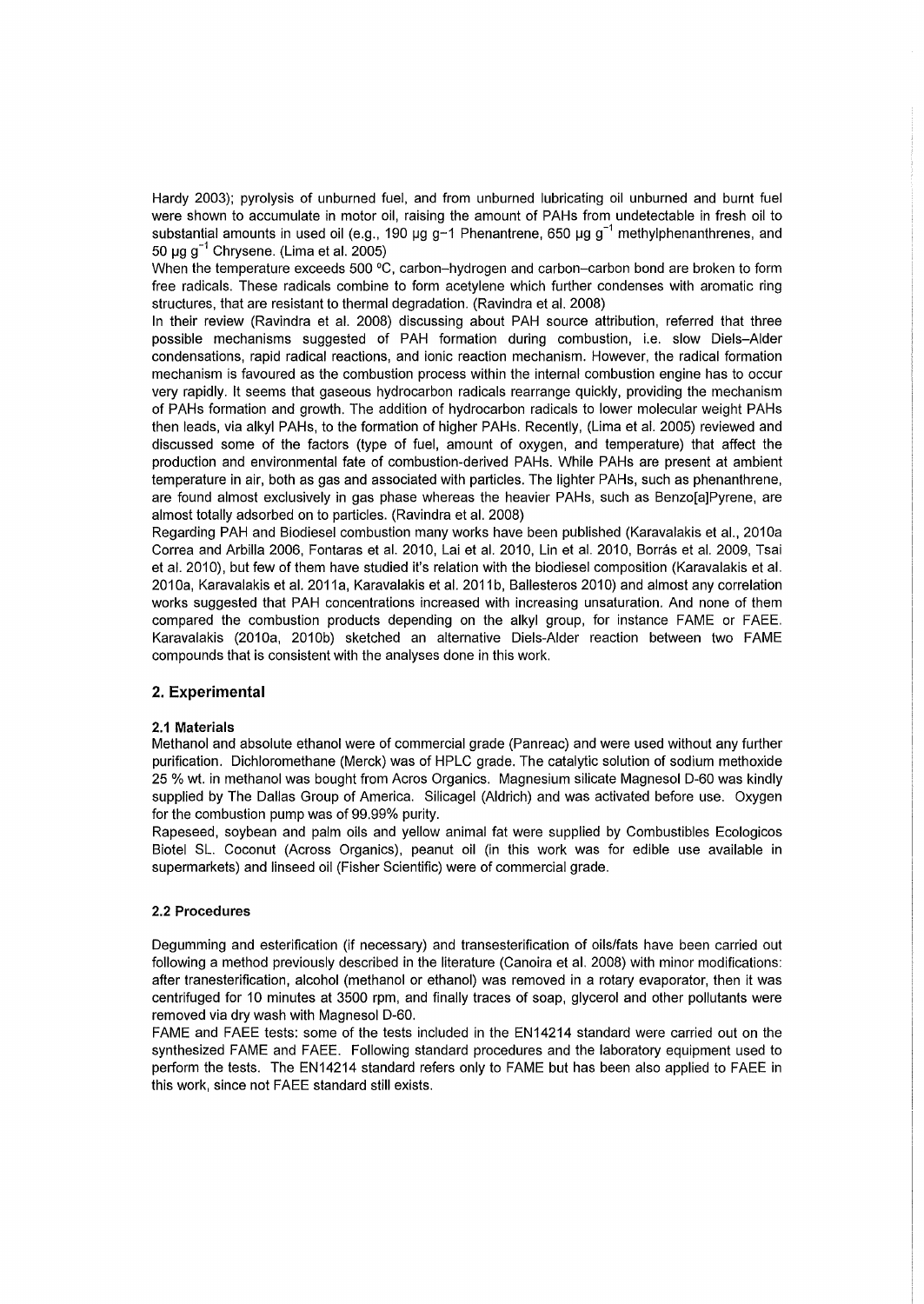#### 2.3 Combustion

The high calorific value of FAME and FAEE were measured in an automatic bomb calorimeter LECO AC300, burning 1.0 9 of biofuel under different pure oxygen pressures: 689.5 kPa (100 psi), 1379.0 kPa (200 psi), 2068.4 kPa (300 psi) and 2757.9 kPa( 400 psi). Once the combustion test has finished, the sample crucible and the bomb were washed separately with dichloromethane and the combined dichloromethane extracts were passed through a Pasteur pipette half filled with silicagel to eliminate soot particles.

In the test at 200, 300 and 400 psi of oxygen pressure, the test was repeated three times without changing nor cleaning the crucible and the bomb, in order to recover a higher amount of postcombustion products.

In the test at 100 psi, the test was carried out only once, the crucible and the bomb were washed separately with dichloromethane, recovering the soot particles present in both devices, and the combined dichloromethane extracts were passed through silicagel in the same way as described above.

#### 2.4 PAH analysis

AII dichloromethane extracts were concentrated to 1 mL in a rotary evaporator, and they were analyzed without any further handling. Concentrated samples were charged with an internal standard (Decafluorobiphenyl) and injected in the split mode (1 IJL, three times) via automatic Agilent PTV injector in a gas chromatograph / mass spectrometer system (GC-MS) Agilent GC 5975 - MS 7890, equipped with a capillary column HP5MS (30 m  $x$  0.250 mm  $x$  0.25  $\mu$ m). The analytical program was: initial temperature 60 °C, initial time 2 min, rate 5 °C/min during 10 min, final temperature 110 °C, final time 60 min. The column head pressure was 8.2317 psi (56.76 kPa) and the analysis was carried out at constant flow (1mL/min).

Mass spectrometer ionizing chamber was set at 70 eV in the electronic impact mode (El), and the Scan and simultaneous ion monitoring (SIM) modes were used, scanning from 70 to 500 Da. The PAH's analyzed and theirs characteristic ions were included in the EPA list of concern compounds.

# 3. **Results and discussion**

#### 3.1 Combustion

The molecular formula of FAME's and FAEE's was calculated from the ester profile following a previously published method (Rodrigo, 2006), and their stoichiometric combustion equations are reported in Table 1 as well as the stoichiometric air fuel ratio necessary for their complete combustion [ref].

The cylindrical combustion pump dimensions are 102 mm height x 59 mm inner diameter, which gives an internal volume of 0.279 L. Thus, when the internal oxygen pressure was 100 psi (6.8 atm), the weight of oxygen was 2.60 g and that of air was 10.90 g, which is almost the stoichiometric air dosage (see Table 1). As a consequence, the tests at 200, 300 and 400 psi were done practically with twice, three and four times the stoichiometric amounts.

The relative fuel-air ratio Fr, defined as the ratio of the actual fuel-air ratio and the stoichiometric fuelair ratio, has been calculated for each test and it is around 0.25 (for the 400 psi tests), 0.35 (300 psi), and 0.55 (200psi) which relate to usual partial load driving conditions in diesel engines (full load, between 0.7 and 0.8).

The 1.25 value corresponding to the 100 psi test does not relate to any actual driving condition, and thus the 100 psi test analysis will be excluded from this article. However it is relevant to point out that the 100 psi test showed the higher light PAH amounts, for instance, acenaphtene and acenaphtilene do not appear at higjer pressures. The results of this test show usually the higher concentrations of heavier PAH too. Naphtalene presented the higher PAH amounts at 100 psi.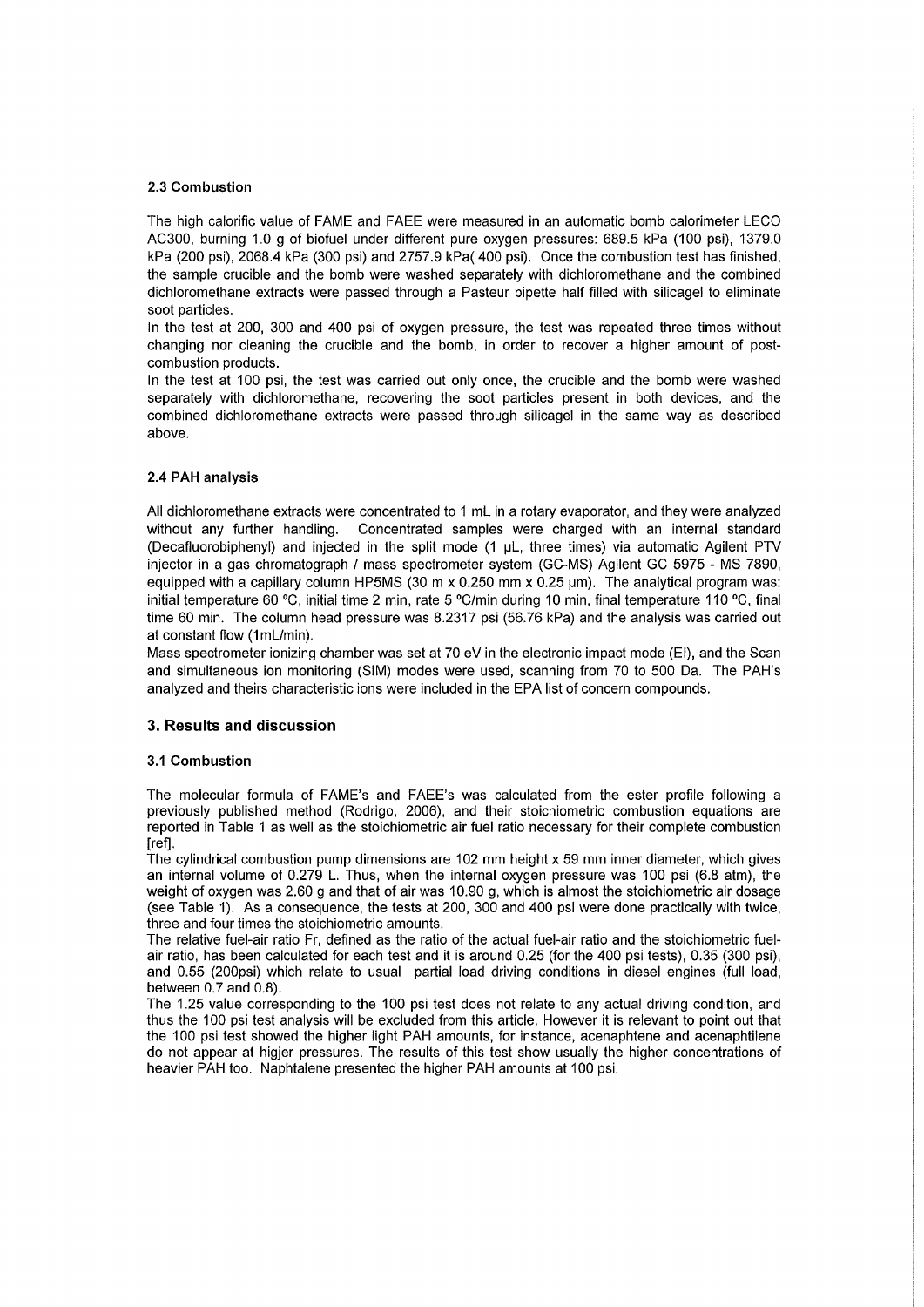| Samples             | Mw<br>$gmol-1$ | Combustion equation                                                                                     | Stoichiometric<br>air fuel ratio |
|---------------------|----------------|---------------------------------------------------------------------------------------------------------|----------------------------------|
| <b>FAME Peanut</b>  | 302.8          | $C_{18.78}H_{35.29}O_{2.00}$ + 26.60 $O_2$ $\rightarrow$ 18.78 CO <sub>2</sub> + 17.64 H <sub>2</sub> O | 12.55                            |
| <b>FAME Coconut</b> | 233.8          | $C_{14,40}H_{28,62}O_{2,00}$ + 20.56 $O_2 \rightarrow$ 14.40 CO <sub>2</sub> + 14.31 H <sub>2</sub> O   | 12.16                            |
| <b>FAME Fat</b>     | 288.8          | $C_{18,40}H_{35,52}O_{2,00}$ + 26.28 $O_2 \rightarrow 18,40$ CO <sub>2</sub> + 17.76 H <sub>2</sub> O   | 12.58                            |
| <b>FAME Linseed</b> | 292.4          | $C_{18.87}H_{33.47}O_{2.00}$ + 26.24 $O_2 \rightarrow 18.87$ CO <sub>2</sub> + 16.73 H <sub>2</sub> O   | 12.41                            |
| <b>FAME Palm</b>    | 284.1          | $C_{18.06}H_{34.93}O_{2.00}$ + 25.79 $O_2 \rightarrow 18.06$ CO <sub>2</sub> + 17.47 H <sub>2</sub> O   | 12.56                            |
| <b>FAEE Palm</b>    | 298.1          | $C_{19.06}H_{36.94}O_{2.00}$ + 27.29 $O_2 \rightarrow 19.06$ CO <sub>2</sub> + 18.47 H <sub>2</sub> O   | 12.66                            |
| <b>FAME</b>         | 294.3          | $C_{18.89}H_{35.20}O_{2.00}$ + 26.69 $O_2 \rightarrow 18.89$ CO <sub>2</sub> + 17.61 H <sub>2</sub> O   | 12.54                            |
| Rapeseed            |                |                                                                                                         |                                  |
| <b>FAEE</b>         | 308.3          | $C_{19.89}H_{37.20}O_{2.00}$ + 28.19 $O_2 \rightarrow$ 19.89 CO <sub>2</sub> + 18.61 H <sub>2</sub> O   | 12.64                            |
| Rapeseed            |                |                                                                                                         |                                  |
| <b>FAME Soybean</b> | 292.0          | $C_{18.75}H_{34.55}O_{2.00}$ + 26.39 $O_2 \rightarrow 18.75$ CO <sub>2</sub> + 17.27 H <sub>2</sub> O   | 12.50                            |
| <b>FAEE Soybean</b> | 306.1          | $C_{19.75}H_{36.55}O_{2.00}$ + 27.89 $O_2 \rightarrow$ 19.75 CO <sub>2</sub> + 18.27 H <sub>2</sub> O   | 12.60                            |

Table 1: Estimated ester molecular weight, combustion equations and Stoichiometric air fuel ratio

Considering together the tests at 100, 200 and 300psi, multivariate factorial and cluster (euclidian distance and ward criterion) analysis have been done. These cluster analysis groups the PAH in lighter (till benzo[b]f1uorantene) and heavier PAH, this is consistent with the different mechanisms of PAH formation. However anthracene and benzo[a]atracene are usually classified with the heavier PAH and depending on the number of groups made, pyrene may be associated to anthracene. Naphtalene can be c1assified in the lighter PAH group, but the higher amounts found indicate that it could be considered a group itself.

Two different behaviors are observed when samples are grouped via factor analysis, usually FAME from coconut and peanut oil and FAEE from palm and rapeseed oil are c1assified together while FAME from animal fat, soybean and rapeseed oil are assembled in another group. The linseed and palm oil FAME results may be sorted in one group or the other depending on the data set chosen. This aggrupation trends reflect two main different behaviors, FAME from animal fat, soybean and rapeseed oil produced more PAH when burned with decreasing pressure (decreasing Fr), while the other samples behave in the opposite way. These two different behaviors have a strong implication while trying to represent the cause-effect relationships on a linear model.

Models have been tried for every PAH, with the variables such as, composition, Fr, iodine value, density, and average number of carbon and hydrogen atoms (deduced before in the FAME formulae presented). Fr which relates to the test pressure tends to be always the most meaningful and significant test condition as expected.

A model was picked for naphthalene, the variables were chosen via a step method for linear models using the BIC (Bayesian information criterion), and these were the composition on stearic, oleic, linoleic and linolenic FAME, Fr, iodine value and the interaction between both iodine value and Fr. AII variables where highly significant and the model (23 degrees of freedom) presents a 0.91 adjusted  $R^2$  and a 7.927-12 significance p-value. The model showed that the naphthalene amounts decreased with increasing concentrations of the four components implied (the more unsaturated, i.e. linolenic FAME the more depletion of PAH when compared to stearic FAME) and the iodine value and Fr and increased with the interaction between both of them. Strong correlations between low driving loads and high PAH exhaust emissions are found in literature (Karavalakis 2010b)

As shown, the model is valid for almost every sample but for a few samples when considering the 300psi tests, FAEE from palm and rapeseed oil and FAME from coconut and peanut oil where their amounts are underestimated.

In Figure 1 naphtalene predicted concentrations are represented versus the actual concentrations. The bisector line is drawn in order to ease the interpretation of the graph.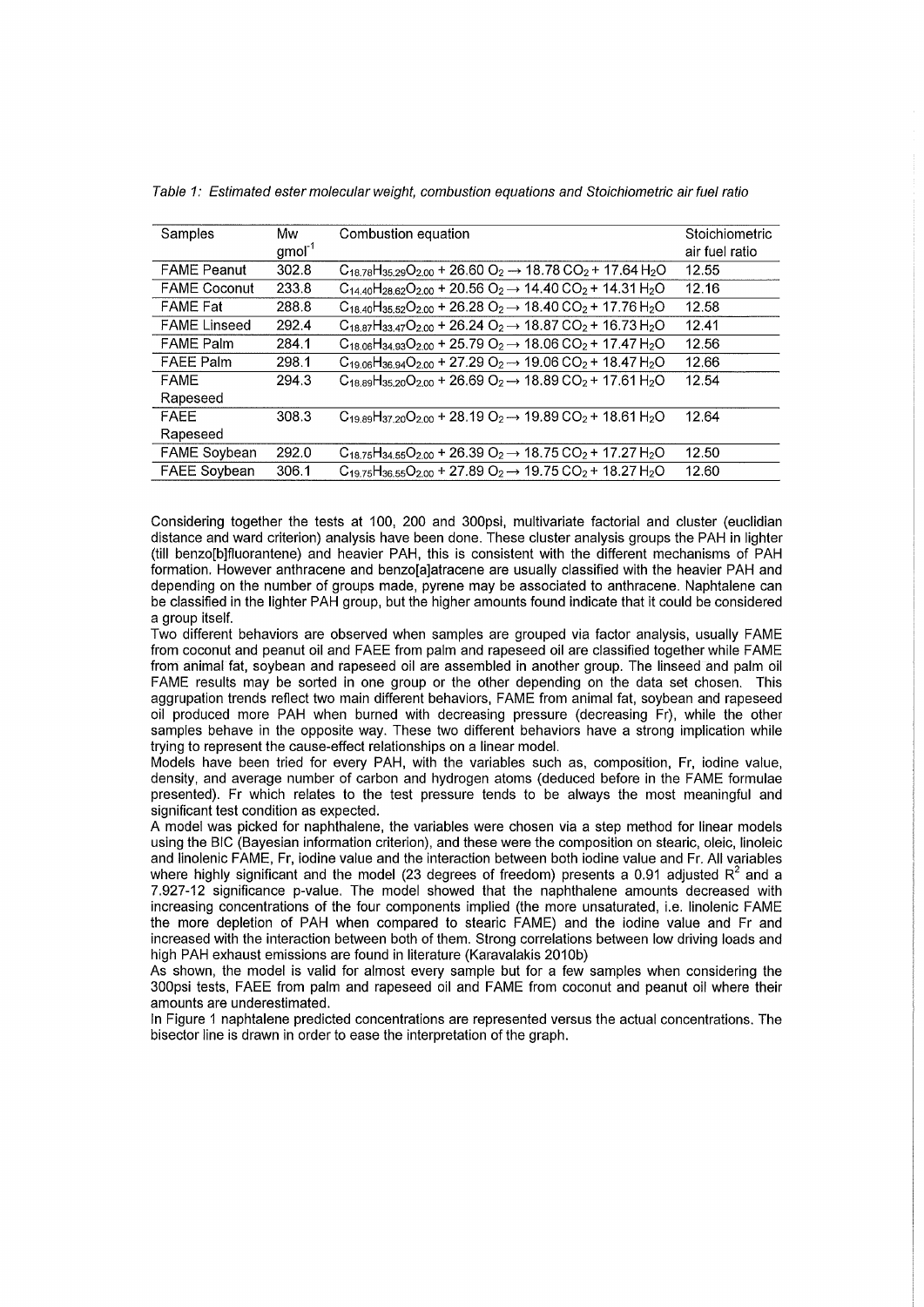Figure 1: Predicted vs actual naphtalene concentrations.



A linear discriminant analysis was made for the variables implied in the model, and grouped choosing the two different behaviors indicated before, the model variables mix rapeseed oil FAEE in the other group and does opposite for peanut FAME oil. Wich might be an explanation for the bias of in the linear model for these results.

In (karavalakis 2010a) another Diels-Adler possible mechanism is proposed that may lead to PAH occurrence, this mechanism implies two FAME molecules that react to combine into a cyclohexene ring attached to four radicals forming a dimer FAME. This could be consistent with other products found in this work that resemble this dimer FAME.

#### 4. Conclusion

In this work ten different biodiesel have been burned in a bomb calorimeter in order to assess the PAH amounts formed depending on their sources and type of alcohol under four different oxygen abundance conditions.

One of those conditions does not relate to an actual driving condition load in a diesel engenie and therefore has been excluded from the general data treatment, however it is meaningful to point out that under those conditions the higher amounts of PAH were formed.

Except for animal fat, soybean, and rapeseed oil FAME the lower the  $F_r$ , the higher the PAH amounts. And these PAH tend to show two different behaviors when statically grouped that may relate to heavier or lighter PAH formation mechanisms.

A linear model has been carried out for naphthalene estimation where the composition in stearic, oleic, linoleic and Iinolenic FAME appeared as the most significant variables.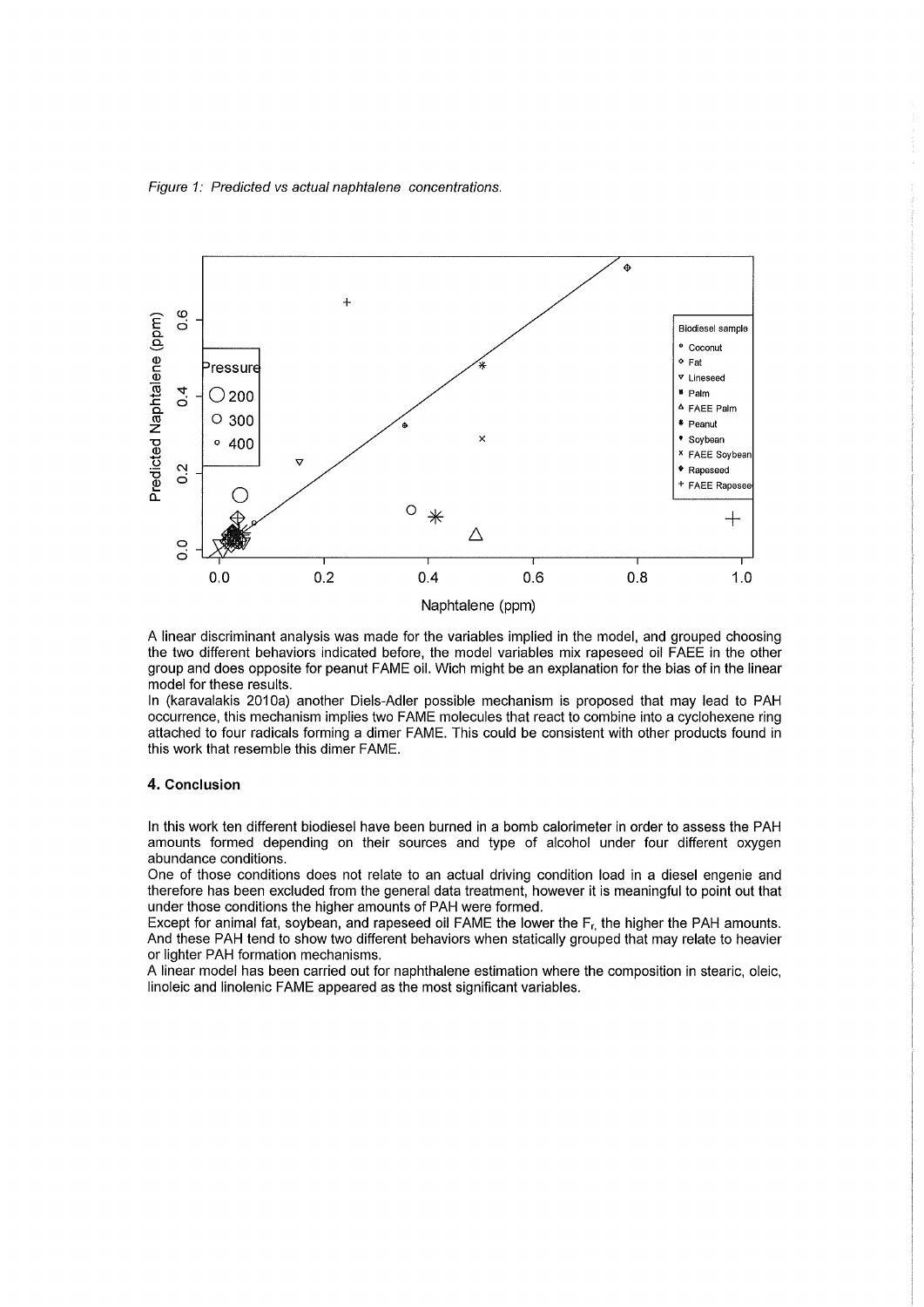#### **References**

- Ballesteros R, Hernández J.J., Lyons L.L., 2010, An experimental study of the influence of biofuel origin on particle-associated PAH emissions, Atmospheric Environment 44,930-938
- Borrás E., Tortajada-Genaro L. A, Vázquez M. , Zielinska B., 2009, Polycyclic aromatic hydrocarbon exhaust emissions from different reformulated diesel fuels and engine operating conditions Atmospheric Environment 43, 5944-5952
- Canoira, L.; Rodríguez-Gamero, M.; Querol, E.; Alcántara, R; Lapuerta, M.; Oliva, F. 2008, Biodiesel from Low-Grade Animal Fat: Production Process Assessment and Biodiesel Properties characterization. Ind. Eng. Chem. Res., 47, 7997-8004.
- Correa S. M., Arbilla G, 2006, Aromatic hydrocarbons emissions in diesel and biodiesel exhaust Atmospheric Environment 40,6821-6826
- Fontaras G., Karavalakis G., Kousoulidou M., Tzamkiozis T., Ntziachristos L, Bakeas E., Stournas S., Samaras Z., 2009, Effects of biodiesel on passenger car fuel consumption, regulated andnonregulated pollutant emissions over legislated and real-world driving cycles Fuel88 1608-1617
- Karavalakis G., Deves G., Fontaras G., Stournas S., Samaras Z., Bakeas E, 2010a, The impact of soy-based biodiesel on PAH, nitro-PAH and oxy-PAH emissions from a passenger car operated over regulated and nonregulated driving cycles, Volume 89, Issue 12, December 2010, Pages 3876-3883
- Karavalakis G., Bakeas E., Fontaras G., Stournas S., 2010b, Effect of biodiesel origin on regulated and particle-bound PAH (polycyclic aromatic hydrocarbon) emissions from a Euro 4 passenger car, Energy Volume 36, 8, August 2011, Pages 5328-5337
- Karavalakis G., Bakeas E., Fontaras G., Stournas S.,2011a, An experimental study on the impact of biodiesel origin on the regulated and PAH emissions from a Euro 4 light-duty vehicle Fuel 90, 11, November 2011, Pages 3200-3208
- Karavalakis G., Boutsika V., Stournas S., Bakeas E., 2011b, Biodiesel emissions profile in modern diesel vehicles. Part 2: Effect of biodiesel origin on carbonyl, PAH, nitro-PAH and oxy-PAH emissions Science of the Total Environment, 409, 4, 738-747
- Lai J. Y.w., Lin K. C., Violi A, 2011, Biodiesel combustion: Advances in chemical kinetic modelling, Progress in Energy and Combustion Science 37,1,1-14
- Lima A L. C. , Farrington, J. W. Reddy, Christopher M., 2005, Combustion-Derived Polycyclic Aromatic Hydrocarbons in the Environment-A Review, Environmental Forensics, 6: 2, 109 -131
- Lin Y-C., Hsu K.-H., Chen C-B., 2010, Experimental investigation ofthe performance and emissions of a heavy-duty diesel engine fueled with waste cooking oil biodiesel/ultra-Iow sulphur diesel blends Energy 36, 1, 241-248
- Rodrigo R., 2006, Producción y caracterización de biodiesel procedente de grasas animales, UCLM
- Ravindra K., Sokhi R., Van Grieken R, 2008, Atmospheric polycyclic aromatic hydrocarbons: Source attribution, emission factors and regulation - Review, Atmospheric Environment 42 2895-2921
- Rhead M.M., Hardy S.A., 2003, The sources of polycyclic aromatic compounds in diesel engine emissions, Fuel 82, 385-393
- Tavares M., Pinto J. P., Souza A. L., Scarminio I. S., Solci M. C., 2004, Emission of polycyclic aromatic hydrocarbons from dieselengine in a bus station, Londrina, Brazil Atmospheric Environment 38 5039-5044
- Tsai J-H., Chen S-J., Huang K-L., Lin Y-C, Lee W-J., Lin C-C., Lin W-Y., 2010 PM, carbon, and PAH emissions from a diesel generator fuelled with soy-biodiesel blends Journal of Hazardous Materials 179,237-243